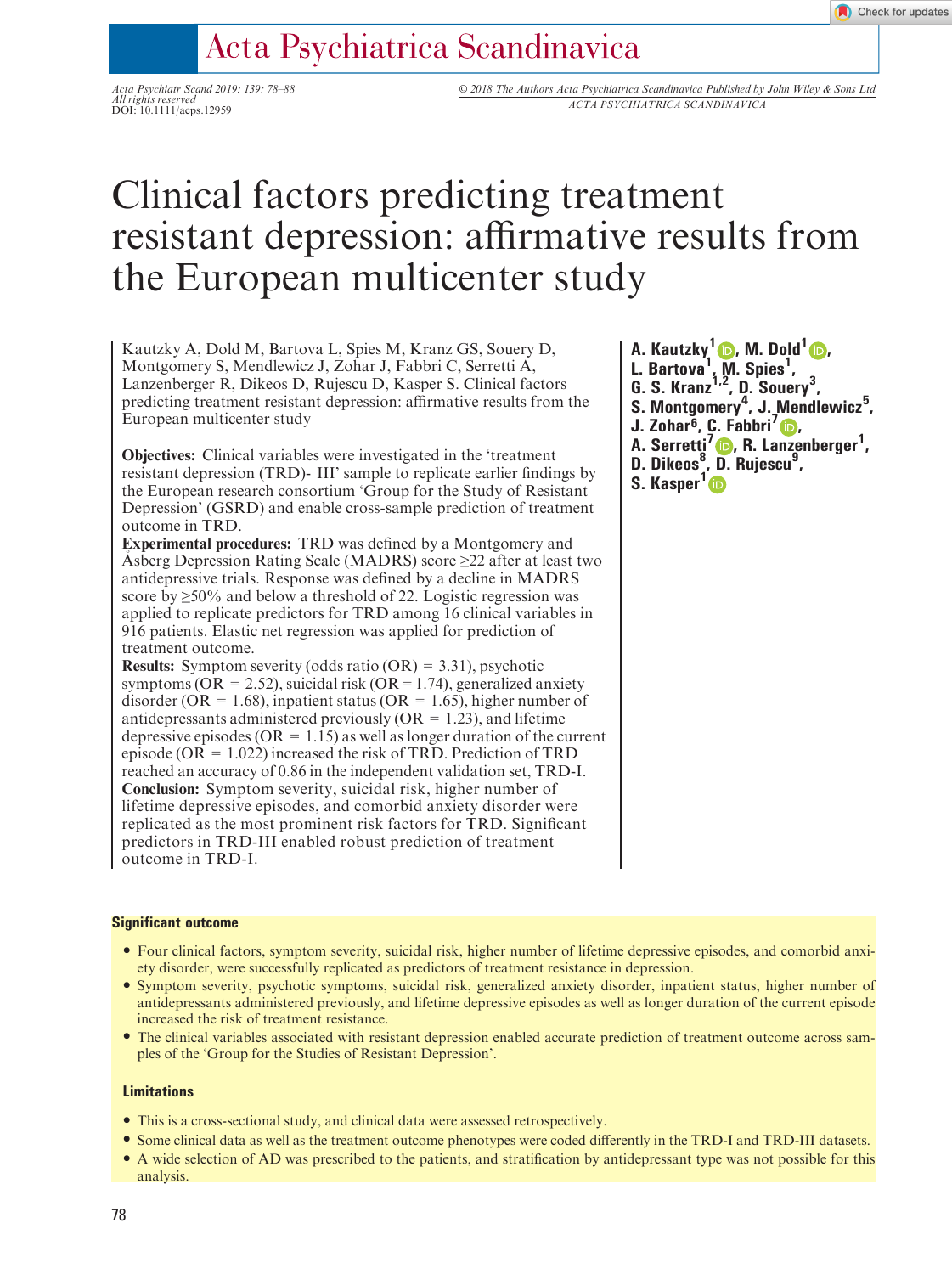<sup>1</sup>Department of Psychiatry and Psychotherapy, Medical University of Vienna, Vienna, Austria, <sup>2</sup>Department of Rehabilitation Sciences, The Hong Kong Polytechnic University, Hung Hom, Hong Kong, <sup>3</sup>Universit\_e Libre de Bruxelles and Psy Pluriel Centre Europ\_een de Psychologie Medicale, Brussels,Belgium, <sup>4</sup>Imperial College, University of London, London, UK, <sup>5</sup>School of Medicine, Free University of Brussels, Brussels,Belgium, <sup>6</sup>Psychiatric Division, Chaim Sheba Medical Center, Ramat Gan,Israel, <sup>7</sup>Department of Biomedical and NeuroMotor Sciences, University of Bologna, Bologna,Italy, <sup>8</sup>Department of Psychiatry, Athens University Medical School, Athens,Greece and <sup>9</sup>University Clinic for Psychiatry, Psychotherapy and Psychosomatic, Martin-Luther-University Halle-Wittenberg, Halle, Germany

This is an open access article under the terms of the [Creative Commons Attribution-NonCommercial-NoDerivs](http://creativecommons.org/licenses/by-nc-nd/4.0/) License, which permits use and distribution in any medium, provided the original work is properly cited, the use is non-commercial and no modifications or adaptations are made.

Key words: depression; antidepressives; clinical aspects

Siegfried Kasper, Department of Psychiatry and Psychotherapy, Medical University of Vienna, Währinger Gürtel 18-20, A-1090 Vienna, Austria. Email: [sci-biolpsy@meduniwien.ac.at](mailto:)

Accepted for publication August 15, 2018

#### Introduction

Major depressive disorder (MDD) currently is the leading cause of disability burden worldwide (1). Nevertheless, the repertory of antidepressants (AD) available to clinical treatment is still limited. Up to  $60\%$  of patients do not show sufficient symptom relief after the first AD trial was applied and a third of these report hardly any alleviation even when multiple ADs are administered (2, 3). Based on these shortcomings, research focused on predictive signatures of treatment resistant depression (TRD) for several decades (4, 5). However, an increasing number of competing definitions for TRD have been raised since the first categorization in 1979, making translation of findings to other patient samples and clinical routine an intricate matter. Several clinical factors have consistently been associated with TRD, but clinicians are still not able to reliably identify patients at high risk of remaining significantly ill after adequate administration of ADs. Common ground of TRD staging models is an insufficient response to at least one AD trial of adequate length and dosage, whereby patients having received only one AD are mostly labeled as nonresponders (6, 7). The more rigorous definition adopted by the multinational European research consortium 'Group for the Study of Resistant Depression' (GSRD) requires at least two failed trials, either consecutive or as combination or augmentation therapy, resulting in a comparably high degree of severely ill and resistant patients in our samples (8).

Since more than 15 years, the GSRD has put emphasis on evaluation of clinical and sociodemographic predictors of TRD. A first study investigated altogether 702 MDD patients and found comorbid anxiety disorders (panic disorder and social phobia), comorbid personality disorder, suicidal risk, high symptom severity, melancholic features, more than one previous hospitalization, recurrent depressive episodes, non-response to the first administered AD as well as an early age of onset before turning 18 to be predictors of TRD (8).

#### Aims of the study

Based on these previous findings by the GSRD in the TRD-I sample, this study was aimed to clarify the role of clinical predictors for treatment outcome in TRD by replication in a fresh collective, named TRD-III. In addition, the usefulness of these predictors beyond the context of TRD-III was validated in a prediction model, testing performance across the two independent GSRD datasets.

#### Experimental procedures

#### Sample description

In ten referral centers across Europe, 1410 patients were recruited from 2011 to 2016 as part the GSRD project entitled TRD-III. The aim was to extend and substantiate the findings on predictors of TRD in a new sample of comparable size and clinical characteristics to TRD-I, which comprised also patients of a prospective extension study, termed and published as TRD-II (9). The participating countries include Italy (Bologna and Siena), Greece (Athens), Austria (Vienna), Switzerland (Geneva), Belgium (Brussels), Germany (Halle), France (Elancourt and Toulouse), and Israel (Tel Hashomer). All ethical committees of involved centers gave approval for this study, and informed consent was required for participation. A detailed description of the sample has been published recently (10). DSM-IV criteria were applied for diagnosis of MDD according to a modified version of the MINI-International Neuropsychiatric Interview 5.0.0 (MINI). Additionally, the 'Hamilton Rating Scale for Depression' (HAM-D) was completed for all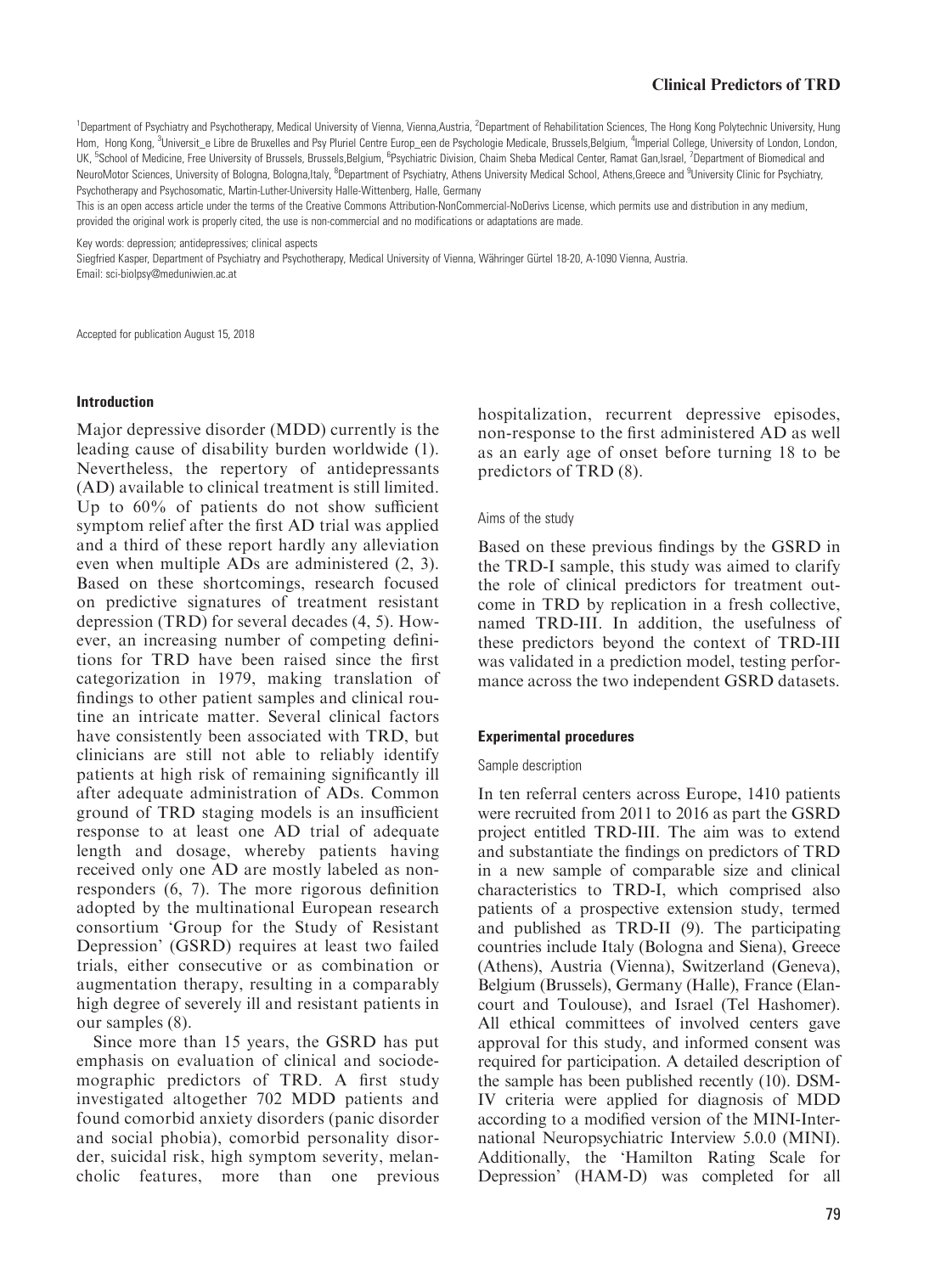Table 1. Baseline characteristics of the whole sample ( $n = 916$ ), comprising 333 responders and 583 TRD patients defined by change from baseline to current MADRS score. Distribution of patients across variable levels is provided for all 16 predictors as well as age and sex. For numerical predictors, mean values and standard deviations are provided. As all variables were affected from missing values, counts for each predictor are provided in brackets. Chronic refractory depression was not used as predictor but represents an alternative outcome to TRD assessed for comparability

| Predictor               | Response ( $n = 333$ )               | TRD $(n = 583)$  | Predictor                          | Response ( $n = 333$ )         | TRD ( $n = 583$ ) |  |  |
|-------------------------|--------------------------------------|------------------|------------------------------------|--------------------------------|-------------------|--|--|
| $\text{Sex } (n = 914)$ |                                      |                  |                                    | Suicidal risk ( $n = 916$ )    |                   |  |  |
| Female                  | 216                                  | 374              | None                               | 237                            | 265               |  |  |
| Male                    | 117                                  | 206              | Low                                | 55                             | 114               |  |  |
|                         |                                      |                  | Moderate                           | 17                             | 121               |  |  |
| Age ( $n = 914$ )       | $52.61 \pm 15.9$                     | $52.65 \pm 14.3$ | High                               | 24                             | 81                |  |  |
|                         | Number of MDE ( $n = 725$ )          |                  |                                    | Duration ( $n = 719$ )         |                   |  |  |
| Mean                    | $3.0 \pm 2.6$                        | $3.9 \pm 3.0$    | Mean (weeks)                       | $22.1 \pm 26.4$                | $35.9 \pm 27.8$   |  |  |
|                         | Recurrent depression ( $n = 725$ )   |                  |                                    |                                |                   |  |  |
| Single                  | 67                                   | 83               | Present                            |                                | 118               |  |  |
| Recurrent               | 200                                  | 373              | Absent                             |                                | 391               |  |  |
|                         | Psychotic Symptoms ( $n = 649$ )     |                  |                                    | Symptom severity ( $n = 843$ ) |                   |  |  |
| Present                 | 7                                    | 38               | Severe                             | 130                            | 374               |  |  |
| Absent                  | 256                                  | 346              | Moderate                           | 186                            | 153               |  |  |
|                         | In- or Outpatient ( $n = 912$ )      |                  |                                    |                                |                   |  |  |
| Inpatient               | 101                                  | 243              | Mean (weeks)                       | $4.5 \pm 8.4$                  | $5.1 \pm 11.3$    |  |  |
| Outpatient              | 230                                  | 336              |                                    |                                |                   |  |  |
|                         | Panic Disorder ( $n = 916$ )         |                  | Melancholia ( $n = 912$ )          |                                |                   |  |  |
| Present                 | 36                                   | 29               | Present                            | 212                            | 386               |  |  |
| Absent                  | 297                                  | 542              | Absent                             | 119                            | 193               |  |  |
|                         | Social Phobia ( $n = 912$ )          |                  | Age of onset ( $n = 878$ )         |                                |                   |  |  |
| Present                 | 8                                    | 17               | Until 18                           | 39                             | 48                |  |  |
| Absent                  | 325                                  | 564              | After 18                           | 283                            | 506               |  |  |
|                         | $GAD (n = 843)$                      |                  | Any somatic disorder ( $n = 909$ ) |                                |                   |  |  |
| Present                 | 24                                   | 67               | Present                            | 186                            | 312               |  |  |
| Absent                  | 309                                  | 514              | Absent                             | 143                            | 269               |  |  |
|                         | Thyroid disorder ( $n = 909$ )       |                  | Diabetes ( $n = 909$ )             |                                |                   |  |  |
| Present                 | 53                                   | 81               | Present                            | 21                             | 34                |  |  |
| Absent                  | 275                                  | 500              | Absent                             | 307                            | 547               |  |  |
|                         | Number of previous ADs ( $n = 916$ ) |                  |                                    |                                |                   |  |  |
| 0                       | 132                                  | 105              | 3                                  | 20                             | 46                |  |  |
| $\mathbf{1}$            | 92                                   | 179              | 4                                  | 14                             | 41                |  |  |
| 2                       | 53                                   | 176              | >4                                 | 22                             | 36                |  |  |

TRD, treatment resistant depression; MDE, major depressive episode; GAD, generalized anxiety disorder; AD, antidepressant drug.

subjects (11–14). The 'Montgomery-Asberg Rating Scale for Depression' (MADRS) was applied for primary classification of treatment outcome, and patients were required to score a MADRS above a threshold of 22 at the beginning of treatment for the current episode. Patients had to be 18 years of age, show MDD as primary diagnosis and be free of any current substance abuse or addiction disorder except for nicotine. There was no upper age limit for this study; mean age was 52.6, and the oldest patients were 93 at study inclusion. Please refer also to Table 1 for baseline characteristics. Finally, diagnosis of severe personality disorder based on patients' history or clinical judgement was treated as exclusion criteria in order not to confound MDD as primary target of this study. All diagnostics were performed according to the MINI.

For validation of the prediction model, another patient sample of the GSRD, labeled as TRD-I, was used as independent test set, comprising 314 patients with the required outcome phenotypes and complete registration of clinical data. This collective was described earlier (8).

Treatment outcome phenotypes

The two outcome variables, treatment response and TRD, were classified by change in MADRS scores over AD treatment for the current major depressive episode (MDE). Therefore, a baseline MADRS was assessed retrospectively for the time point of initiation of the first AD treatment administered. Baseline scores were compared to the current MADRS, assessed at study inclusion and therefore after failure or success of AD treatment was determined.

Treatment response was defined by two requirements, (i) a MADRS  $\leq$  21 at inclusion as well as (ii) a decline from baseline to current MADRS of  $>50\%$ .

TRD was defined by failed treatment response after two or more consecutive AD or combination or augmentation therapy of adequate duration and dosage were administered. Over 60% of the patients received augmentation and/or combination therapies with an average of two AD agents prescribed simultaneously (10). At inclusion,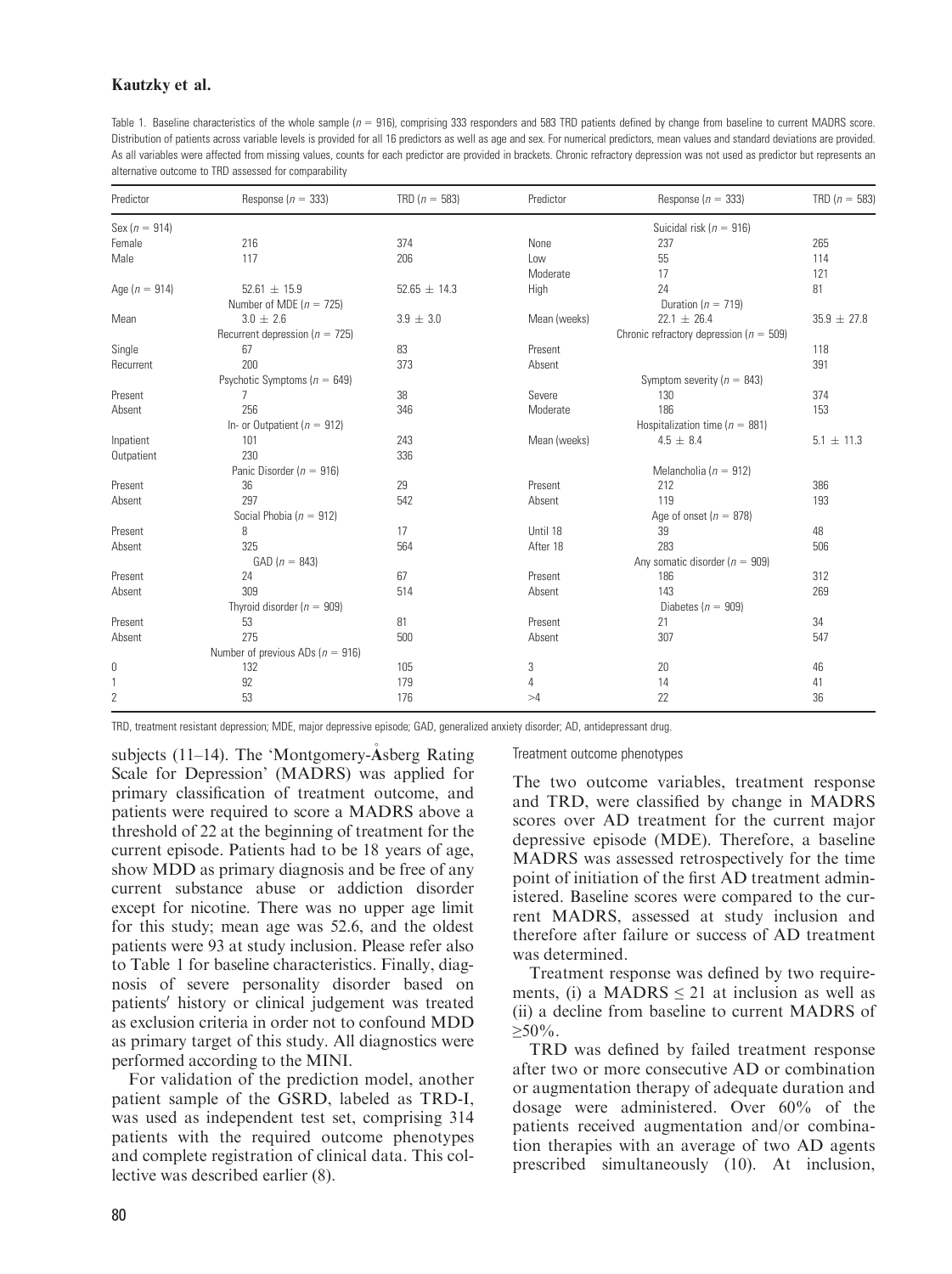29.5% of patients received AD combination therapies and 25.7% received augmentation with antipsychotics. Four weeks of treatment and the minimal dosage recommended in the summary of product characteristics were required for adequacy of each AD trial, please see also the supplementary section for criteria and mean dosages for all ADs.

Patients who received only one AD trial, labelled as non-responders, were excluded from this analysis as it is unknown whether they would have responded to the second AD administered.

916 of the 1410 patients showed either treatment response or TRD and were eligible for this analysis. 333 (216 female, mean age  $52.61 \pm 15.9$ ) of these patients showed treatment response while 583 (374 female, mean age  $52.65 \pm 14.3$ ) were affected by TRD according to MADRS classification. Details of distribution and levels for all predictors of the whole sample of 916 patients can be found in Table 1. Neither of these groups nor the excluded sample differed significantly in age, sex or baseline MADRS score. A detailed description of the sample of non-responders has been provided earlier (15).

Finally, the prevalence of chronic refractory depression (CRD), a phenotype established by Souery et al. in 1999, was assessed as an additional phenotype to TRD (6). CRD was defined by at least 12 months of episode duration despite treatment based on the patients' recollection of onset of treatment for the current episode or medical history whenever possible. CRD was assessed for comparability and was not included as outcome variable or predictor in any analyses (8).

## Predictors

Some of the 25 variables that were analyzed in the original investigation of clinical predictors for TRD could not be implemented in the replication analysis (8). Delayed vs. abrupt onset of the depressive episode as well as delay in treatment after diagnosis of MDD were not registered in the TRD-III data base. Diagnosis of substance use disorders and axis II disorders were exclusion criteria for TRD-III. Psychiatric comorbidities obsessive compulsive disorder  $(n = 9)$ , posttraumatic stress disorder  $(n = 12)$ , anorexia  $(n = 4)$ and bulimia  $(n = 16)$  were excluded from the replication analysis as they were present in considerably less patients than within the TRD-I sample (4, 8, 16). Therefore, 16 predictors were included in the analysis. These were suicidal risk (based on MINI items C1 to C9 and coded accordingly, numerical from  $0 =$  absent,  $1 =$  low,  $2 =$  medium and  $3 =$  high), the number of depressive episodes (assessed over lifetime; numerical), symptom severity (defined by clinical judgement, assessing the amount of symptoms relative to required symptoms for diagnosis of MDD according to DSM-IV-TR criteria, similar to Souery et al. 2007 (8); coded as binomial; moderate and severe), absence or presence of melancholia (binomial; based on MINI items A9a to A10g), psychotic symptoms at the current episode (binomial), duration of the current episode (numerical, in weeks; calculated for the timepoint of treatment response and onset of the current episode based on the patients' recollection or medical history whenever possible), lifetime hospitalization time (numerical, in weeks), patients status (in- vs. outpatient status, daycare was regarded as outpatient; binomial), comorbid anxiety disorders (generalized anxiety disorder (GAD), panic disorder, social phobia; all binomial) and somatic comorbidities (diabetes mellitus, thyroid disorders, any diagnosed somatic disorder; all binomial), early onset (comparing MDD before turning 18 to adult onset; binomial) and the number of AD previously administered for the current and last episodes (numerical, assessed by patients memory and, if available, clinical records).

Four predictors were coded differently than in the original investigation in TRD-I: First, the number of lifetime hospitalization was not available in TRD-III, therefore absolute number of weeks was used. Second, the absolute number of lifetime depressive episodes was included here instead of the binomial variable single vs. recurrent episodes used in TRD-I. Third, suicidal risk was coded numerical as described above in TRD-III and binomial, as presence and absence of suicidality, in TRD-I. Finally, for assessment of the predictor 'number of previous AD', we used the number of not currently administered AD within the last 12 months instead of the number of AD administered in the current and last depressive episode.

For details concerning all these variables please see Table 1.

## Statistical analysis

Logistic regression as implemented in the generalized linear model function 'glm' of the statistical software 'R' (<https://www.r-project.org/>) was used to define significant predictors of TRD, similar to analyses performed in the original study in TRD-I (8). More specific, the logit function for binomial family was applied. Variables associated with TRD in the TRD-III sample were post hoc also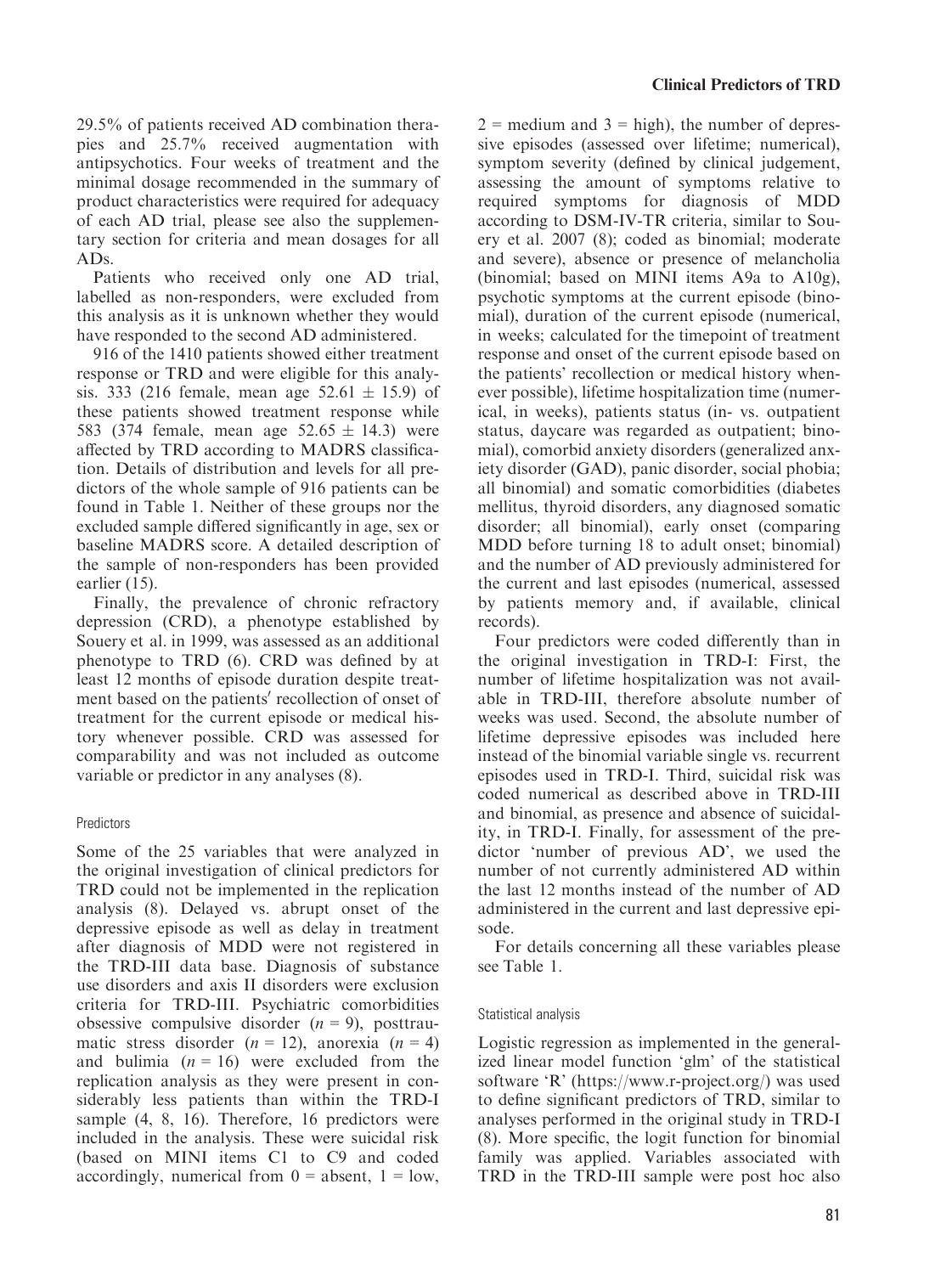analyzed for the whole GSRD sample (TRD-I and TRD-III). To exploit maximal patient counts, which varied for all predictors, variables were first analyzed in univariate models and odds ratio (OR) with confidence intervals (CI) were computed for each predictor.

Based on the replication results, significant predictors were subsequently implemented in an elastic net regularized logistic regression model using the 'glmnet' package of 'R' (17–19). Regularization adds a hyperparameter lambda  $(\lambda)$  to regression models. Instead of minimizing the residual sum of squares, regularized models flexibly give penalty to parameters insufficiently reducing residual variance. Elastic net is a method combing the penalties of the L1 and L2 norm of ridge and least absolute shrinkage and selection operator (LASSO) regression, the two most widely used regularization techniques for logistic regression. Thereby, the quadratic error term  $\|\beta\|^2$  of ridge regression is added to the LASSO formula, overcoming limitations of the two methods respectively. Elastic net shows advantages for variable selection as well as handling of highly correlated variables and has been demonstrated to fit large numbers of predictors. More specifically, 'glmnet' and 'cv.glmnet' were run with alpha  $= 0.5$  to specify elastic net instead of LASSO (alpha  $= 1$ ) or ridge regression  $\alpha$  (alpha = 0), using 10-fold cross-validation. Binomial family and deviance as measure for cross-validation performance were applied. 'cv.glmnet' was used to find the optimal  $\lambda$  value, incurring at the minimum of the plotted function of deviance and log values of  $\lambda$  and indicating the best value for prediction accuracy. To get a measure for the predictive capacity, a receiver operator characteristic space (ROC) was plotted with the 'ROCR' package of  $\mathcal{R}'(20)$ .

Here, prediction results were computed for the 10-fold cross-validated training sample of 602 patients of TRD-III as well as for the independent test sample TRD-I as described above (8). As only HAM-D was available for the validation sample, a single evaluation of the HAM-D with a cutoff of 16 or more was used for definition of TRD for the TRD-I sample. In order to maintain similarity of data frames, for the validation analysis HAM-D was also used to define treatment outcome for the TRD-III sample. Complete data for all variables integrated in the final model were registered for 602 patients. 309 of these patients showed TRD (205 female, mean age  $51.05 \pm 13.81$ ) while 293 showed treatment response (180 female, mean age  $54.37 \pm 15.89$ ). Distribution for the subsample of 602 patients included in the final model can be found in Table S1.



Fig. 1. Study design and summary of replication results. Predictors associated with treatment outcome for the samples TRD-I and TRD-III are listed respectively. The four predictors associated with TRD in both samples, signifying successful replication, are emphasized by the circle. Predictors associated with TRD in TRD-III were used for cross-trial prediction of treatment outcome in the independent TRD-I sample. TRD, treatment resistant depression; AD, antidepressant.

## **Results**

## Replication analysis

Logistic regression revealed severe depression  $(P < 0.001; \text{ OR } = 3.31)$ , psychotic symptoms  $(P = 0.001; \text{ OR } = 2.52)$ , low, moderate, and high suicidal risk  $(P < 0.001$ ; OR = 1.74), GAD  $(P = 0.003; \text{ OR } = 1.68)$ , inpatient status  $(P =$ 0.001;  $OR = 1.65$ ) increasing number of depressive episodes  $(P < 0.001; \text{ OR } = 1.15)$ , higher number of AD administered previously  $(OR =$ 1.23), and longer duration of the episode measured by weeks  $(P < 0.001$ ; OR per SD = 1.42) as predictors of TRD after Bonferroni correction. A graphical overview of predictors associated with TRD and replication results can be found in Figure 1. In order to provide an easily interpretable OR for the episode duration, we also computed a binomial predictor, comparing patients with a duration of 3 month or longer to the rest  $(P < 0.001$ ; OR: 2.58).

Except for psychotic symptoms and inpatient status, all of these variables were also associated with TRD in analyses in the TRD-I sample  $(8, 21)$ .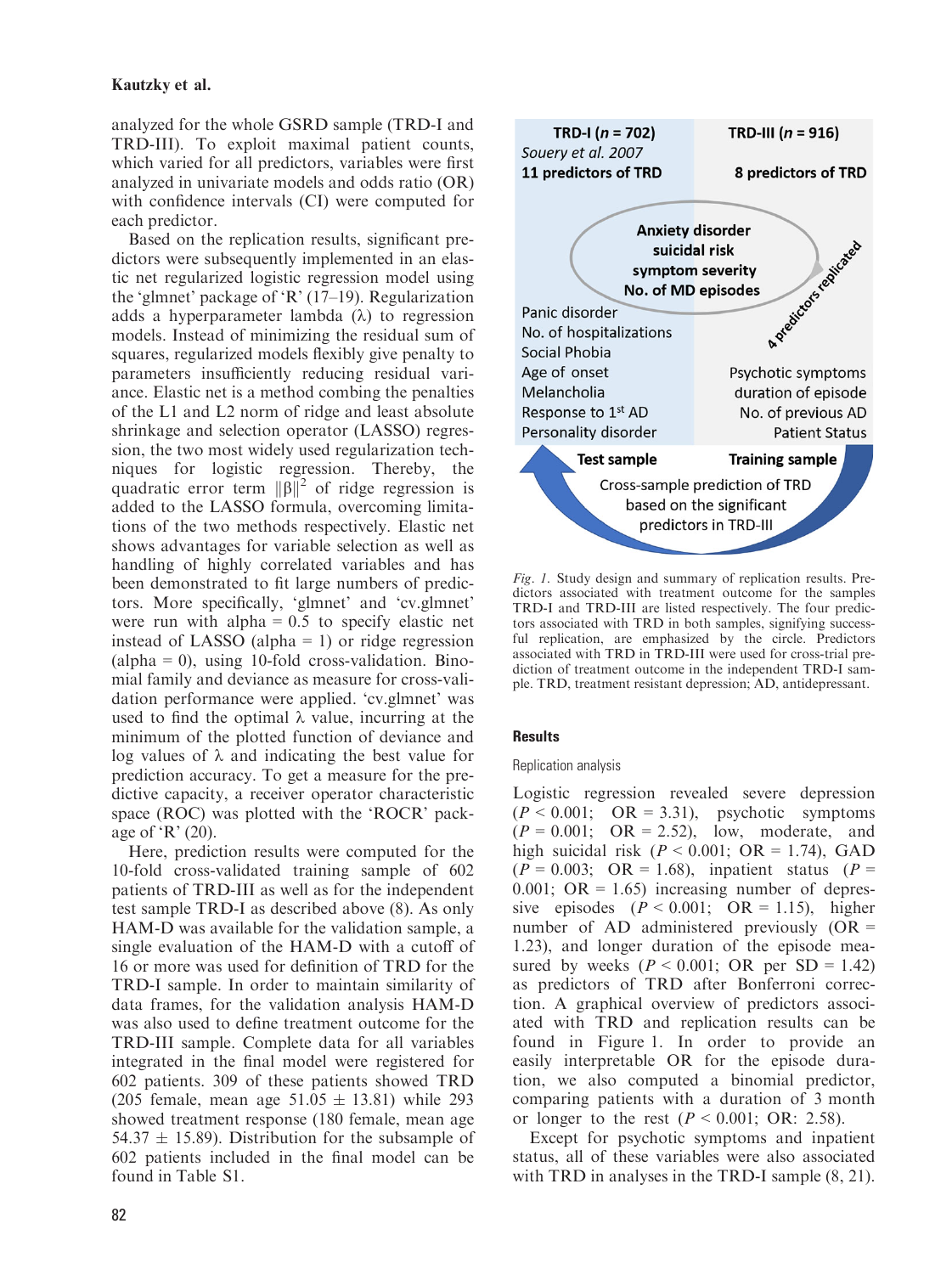Table 2. Logistic regression results for all variables available for the TRD-III and TRD-I sample that reached statistical significance in the TRD-III sample. Bold letters for predictors indicate successful replication. Original P-values are provided as well as odds ratio with confidence intervals; bold letters for P-values indicate significant results after Bonferroni correction. Differences in variable characterization between TRD samples are indicated in italic. For duration, an alternative binomial variable definition is provided

|                             | TRD-III  |                   | TRD-I               |                   |  |  |
|-----------------------------|----------|-------------------|---------------------|-------------------|--|--|
| Predictor                   | Estimate | $Pr.$ ( $>  z $ ) | OR (CI 5%-95%)      | P-value & OR      |  |  |
| Symptom severity            | 1.20     | < 0.001           | $3.31(2.61 - 4.21)$ | 0.001, OR 1.7     |  |  |
| Psychotic Symptoms          | 1.39     | 0.001             | 2.52 (1.89-6.98)    | n.s.              |  |  |
| Suicidal Risk               | 0.55     | < 0.001           | $1.74(1.54 - 1.98)$ | $<$ 0.001, OR 2.2 |  |  |
| GAD                         | 0.52     | 0.003             | $1.68(1.13 - 2.56)$ | $<$ 0.001, OR 2.6 |  |  |
| In- or Outpatient           | 0.50     | 0.001             | $1.65(1.30 - 2.10)$ | n.s.              |  |  |
| Number of MDE               | 0.14     | < 0.001           | $1.15(1.09 - 1.21)$ | 0.009, OR 1.5     |  |  |
| Number of<br>previous ADs   | 0.21     | < 0.001           | 1.23 (1.14-1.33)    | n.s.              |  |  |
| Duration (weeks.<br>per SD) | 0.35     | < 0.001           | 1.42 (1.23-1.66)    | n.s.              |  |  |
| Duration<br>$>3$ month      | 0.95     | < 0.001           | 2.58 (1.94 - 3.44)  | n.a.              |  |  |

GAD, generalized anxiety disorder, TRD, treatment resistant depression, MDE, major depressive episode, Pr.  $(>\vert z \vert)$ , probability value according to Wald test for significance, OR, odds ratio; CI, confidence interval; SD, standard deviation; n.s., not significant; n.a., not analyzed.

Table 3. Logistic regression results for the whole GSRD sample (TRD-I and TRD-III) for the eight variables significantly associated with TRD in the TRD-III sample. Predictors are ordered by declining OR and P-values, and confidence intervals are provided. For better interpretability of OR, duration was coded as a binomial variable, comparing patients with an index episode longer than three months to the rest. All variables remained significant after Bonferroni correction

|                       | Whole GSRD sample (TRD-I & TRD-III) |                   |                     |  |
|-----------------------|-------------------------------------|-------------------|---------------------|--|
| Predictor             | Estimate                            | $Pr.$ ( $>  z $ ) | OR (CI 5-95%)       |  |
| Psychotic symptoms    | 2.04                                | < 0.0001          | 7.66 (4.36-13.47)   |  |
| Symptom severity      | በ 78                                | < 0.0001          | $2.18(1.77 - 2.67)$ |  |
| Duration $>3$ month   | 0.61                                | < 0.0001          | $1.85(1.50 - 2.27)$ |  |
| GAD                   | 0.52                                | 0.003             | 1.68 (1.13-2.56)    |  |
| Suicidal risk         | n 41                                | < 0.0001          | $1.51(1.35 - 1.68)$ |  |
| Number of previous AD | 0.34                                | < 0.0001          | $1.41(1.30 - 1.53)$ |  |
| In- or outpatient     | n 29                                | 0.004             | $1.34(1.01 - 1.64)$ |  |
| Number of MDE         | 0.11                                | < 0.0001          | $1.12(1.07 - 1.16)$ |  |

GAD, generalized anxiety disorder, TRD, treatment resistant depression, MDE, major depressive episode, Pr.  $(>\vert z \vert)$ , probability value according to Wald test for significance, OR, odds ratio; CI, confidence interval.

Four predictors, symptom severity, suicidal risk, higher number of episodes, and comorbid anxiety disorder, were replicated from the original analysis by Souery et al. in 2007 (8). In contrast to the findings in the TRD-I sample, no significant impact was detected for early age of onset, social phobia, hospitalization time, melancholic depression, or comorbid panic disorder in the TRD-III sample. For details on logistic and linear regression results and OR with CI, please also see Table 2.

Table 4. Evaluation of binary prediction outcome. The eight variables associated with TRD in the TRD-III sample were used as predictors. Prediction was performed in a 10-fold cross-validated approach in the training sample of 602 patients as well as in a validation sample of 314 patients deriving from another sample labeled TRD-I. Comparable accuracies of 0.871 and 0.869 were observed

| Model                                    | Sensitivity | Specificity | <b>FPR</b> | PPV   | <b>NPV</b> | Accuracy |
|------------------------------------------|-------------|-------------|------------|-------|------------|----------|
| CV Sample<br>TRD-III ( $n = 602$ )       | 0.945       | 0.778       | 0.222      | 0.818 | n 931      | 0.871    |
| Validation Sample<br>TRD-I ( $n = 314$ ) | 0.857       | 0.876       | n 124      | 0.793 | 0.917      | 0.869    |

FPR, false positive rate; PPV, positive predictive value; NPV, negative predictive value; CV, cross-validation.

All predictors significantly associated with TRD in the TRD-III sample also reached statistical significance in the whole GSRD sample (TRD-I and TRD-III). For details on logistic regression results and OR with CI, please also see Table 3.

#### Prediction analysis

Based on the results of the replication analysis, we performed prediction of treatment outcome exploiting the two independent datasets TRD-I and TRD-III. An elastic net model (alpha  $= 0.05$ ) was computed featuring the seven predictors described above: symptom severity, suicidal risk, GAD, number of depressive episodes and AD administered previously, duration and patient status. As psychotic symptoms were only registered for a substantial smaller part of the sample and implementation in the model would have caused a drop of observations by 22%, this predictor was excluded. Optimal  $\lambda$  corresponding with minimal prediction error was detected with  $\lambda = 0.004$  using 10-fold cross-validation. A graphical depiction of  $\lambda$  and change of the coefficients according to the elastic net model can be found in Figure S2. For a graphical representation of residual deviance in dependence of lambdas and depiction of optimal lambda, please see the Supplemental Information. For the cross-validated prediction in the training set, an accuracy of 0.87 was observed. Almost similar accuracy could be computed using HAM-D instead of MADRS scores for definition of TRD to maintain interoperability of the two samples. Using the TRD-I sample as independent test set, an accuracy of 0.86 was reached. For a depiction of the ROC space for both predictions, please see Figure S3. All metrics for prediction outcome are found in Table 4.

#### **Discussion**

Ten years since our original finding of 11 clinical predictors of TRD, their general importance for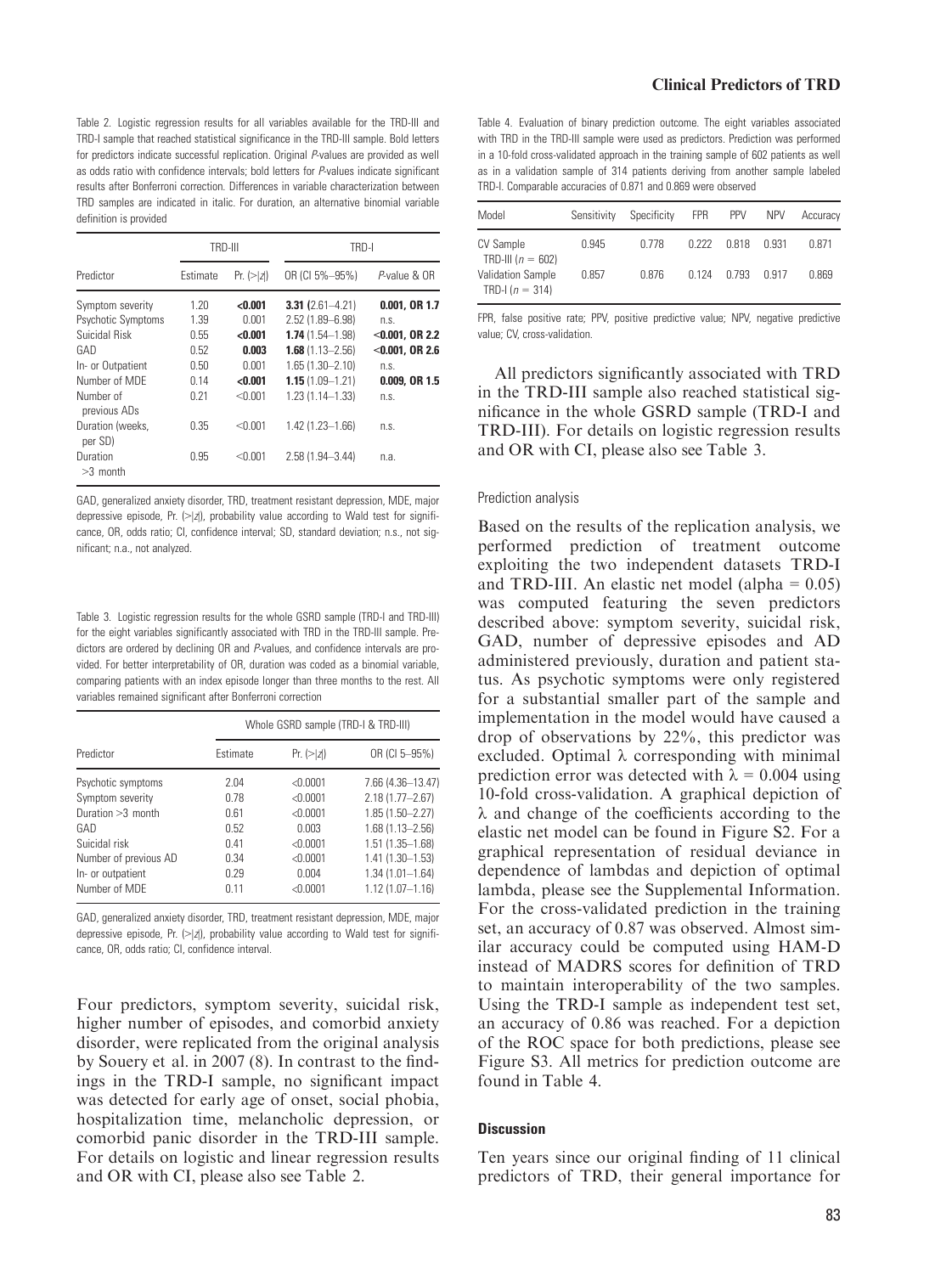TRD remained undetermined due to lack of replication and a shortage of large clinical studies in TRD. While our study from 2007 of the TRD-I sample was the largest analysis of clinical predictors specifically aimed at TRD at its time, this affirmative study benefited from two independent samples and included 916 patients of TRD-III for replication and prediction model generation and 314 patients of TRD-I for model validation.

Among the 16 predictors included, eight were significantly associated with TRD by logistic regression. Association of symptom severity, suicidal risk, GAD, and higher number of depressive episodes were replicated, while psychotic symptoms, inpatient status as well as previously administered AD were newly linked to TRD in the GSRD sample.

Severe depression compared to moderate symptoms increased the risk of TRD times 3.3, a replication of previous findings by the GSRD and others (8, 22, 23). As symptom severity expresses more pronounced and abundant depressive symptoms, significant overlap can be expected with baseline values of recognized scores as the HAM-D or MADRS, as well as with suicidality. While not included in this analysis, the baseline MADRS was demonstrated to be an effective predictor for TRD recently (24, 25). The presence of suicidal risk on the other hand increased the risk of TRD times 1.74 per rank, showing maximal risk in highly suicidal patients. Suicidality can be regarded as a definite predictor of TRD, as has been demonstrated almost univocally (8, 21, 22, 26, 27). Inpatient status was associated with TRD as well, in concordance with previous results (22). As more severely depressed patients have a higher chance of being treated in the hospital, this predictor shows high correlation with symptom severity as 81% of inpatients show severe MDD compared to 45% of outpatients. Nevertheless, inclusion of patient status in addition to symptom severity did enhance the predictive quality of the elastic net model, suggesting an independent effect of this predictor.

Different than in our previous analysis in TRD-I, a higher number of AD administered previously within the last 12 months was associated with TRD in the TRD-III sample. Similar findings have been reported previously (28).

The association of comorbid GAD could be replicated as well; however, in this analysis, social phobia and panic disorder showed negative results (8). This might be owed to the low occurrence  $(n = 25)$  of social phobia and higher rates of GAD  $(n = 91)$  in this sample compared to the TRD-I sample. Panic disorder also showed a lower comorbidity rate in this sample  $(n = 65)$ , and association did not withstand correction for multiple comparison. Reflecting this limitation and comparing our results to the literature, comorbid anxiety disorders seem to be predictors for TRD; however, distinctive properties of GAD, panic disorder, and social phobia need further evaluation (8, 29–31). Based on our findings, especially GAD seems to affect TRD.

Different to our results in TRD-I, psychotic symptoms were shown to increase TRD times 2.6. Altered response rates in the subgroup of patients ever showing psychotic symptoms have been demonstrated by the GSRD before, indicating better response for non-psychotic episodes and overall worse symptom severity and higher comorbidity in patients with lifetime psychotic symptoms (32). However, another study specifically targeted to surface characteristics of melancholic and psychotic depression failed to show any differences in treatment response (21). As the sample of psychotic MDD was rather small in this analysis  $(n = 45)$ , no definite conclusion can be drawn from our results.

Finally, two predictors describing the time course of MDD were associated with TRD. Each week of duration of the current episode increased the risk of TRD times 1.022. Thus, for each SD according to average episode duration in our sample, the risk is increased by roughly 40%. Interestingly, the mean duration of the depressive episode in TRD patients as well as the occurrence of CRD was lower in TRD-III compared to TRD-I (53.9 weeks mean duration with 30% of TRD patients showing CRD in TRD-I vs. 36 weeks with 23% of TRD patients showing CRD in TRD-III). Based on these observations and considering that ORs may be more meaningful for binomial predictors, we also computed ORs for patients with a duration of three months or longer compared to duration below 3 months. Patients with a duration of three month or longer were 2.6 times more likely to develop TRD.

Further, each additional depressive episode increasing the risk by 15%. Predictors based on MDD time course have been associated with TRD before and have been recently suggested as viable markers for prediction of long term outcome and symptom severity of MDD by several multivariate models (8, 21, 27, 33, 34). We also computed a binomial predictor for recurrent vs. single episode depression similar to the TRD-I  $(P > 0.05, \text{ OR } = 1.51)$ . Based on these results, we suggest that the absolute number of episodes may be the more advantageous predictor for TRD. Early age of onset and time of hospitalization did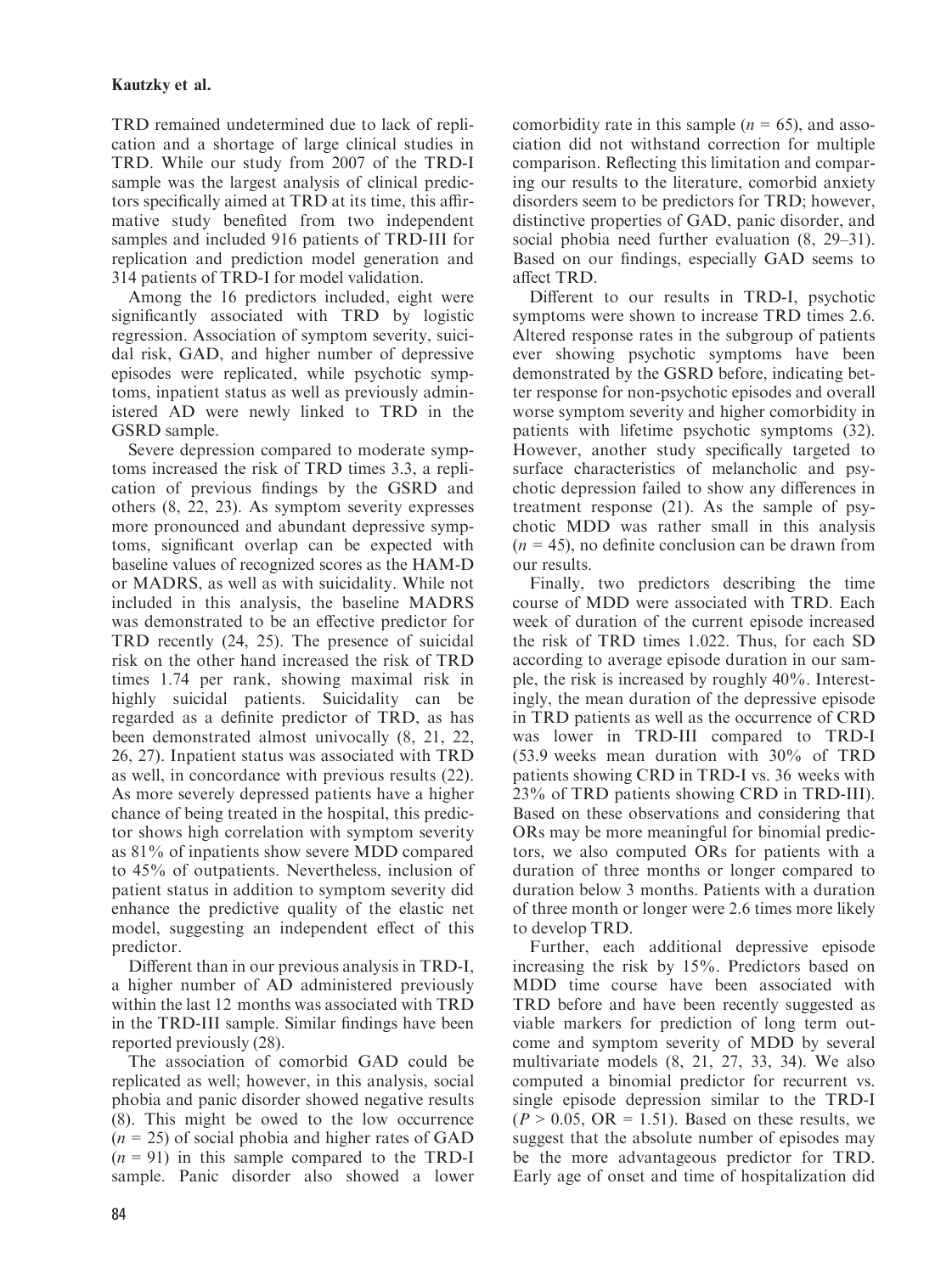not yield significant results in this analysis, contrary to our previous results and other reports (8, 27).

Regarding somatic comorbidities, no association was shown either in TRD-I or TRD-III. Contrary to reports from other groups as the National Institute of Mental Health-sponsored Sequenced Treatment Alternatives to Relieve Depression (STAR\*D), the GSRD data therefore do not support contribution of somatic disorders to TRD (35, 36).

Nevertheless, our findings largely agree with extensive work performed within the STAR\*D trial. Baseline symptom severity, longer index episodes, and comorbid anxiety disorders were all associated with lower remission rates in STAR\*D (37). A multivariate prediction model computed for STAR\*D highlighted the number of depressive episodes, psychotic symptoms, and baseline severity score among the most predictive for TRD (23). Other predictors associated with TRD here could not be compared to STAR\*D as only outpatients were recruited, and severe suicidality was regarded as exclusion criterion.

However, some limitation must be addressed. Most importantly, we used a cross-sectional retrospective study design, and hence, a significant proportion of clinical data, including baseline symptom severity scores and previous AD trials, was assessed retrospectively. While previous data suggest that patients' reports on their AD treatment history are reliable, we cannot rule out that our results are biased by the cross-sectional data collection (38).

We used the same criteria for TRD and treatment response as in TRD-I, based on the Souery staging model for TRD established in 1999 (6). Sticking to this model allows for optimal comparability to the results in our older sample, however, involves some limitations as different AD classes or augmentation therapies did not affect TRD characterization, and minimal required dosage of AD treatment is considered sufficient for adequacy. Furthermore, similar to our investigation of clinical predictors for TRD in TRD-I, we did not look into remission. About 60% of responders reached remission according to a decline of MADRS below a score of 10, indicating that different results may have been obtained for the comparison remission vs. non-remission instead of response vs. TRD. On the other hand, although this study was designed as an affirmative replication of our previous analysis of clinical contributors to TRD, there were some differences in sample characteristics, design, and variable definition. While the TRD samples are comparable with regards to sex, age, number of depressive episodes, melancholic and psychotic depression as well as severity ( $P > 0.05$ ), there were significantly more patients with TRD in the TRD-III sample (51% TRD for TRD-I vs. 64% for TRD-III). Treatment outcome was defined primarily by change in MADRS here while it was based on a single HAM-D threshold in TRD-I. Furthermore, only 16 of the 25 factors originally examined could be implemented in the analyses due to lack of registration or too few counts in the TRD-III sample. Most importantly, the response to the 1st AD administered over lifetime and personality disorders, both of which were associated with TRD, were not available for the TRD-III sample. On the other hand, some predictors were defined differently. Divergent results were produced for time of hospitalization, which was coded as single vs. multiple hospital stays for TRD-I. This might be a better design than absolute time in weeks used in TRD-III as it is less prone to outliers. Also, severe personality disorders were an exclusion criterion for TRD-III but a predictor featured in TRD-I, probably resulting in some differences between the training and validation samples. While compelling evidence for the impact of personality disorders on antidepressant treatment outcome has been brought forward, we decided to exclude patients with severe axis II disorders to allow a clearer picture of TRD in unipolar depression and refrain from disorders challenging MDD as the primary diagnosis (8, 39). Considering the lack of routine screenings for personality disorders, resulting in evaluation of severity and exclusion based solely on clinical judgment, we cannot rule out bias in this approach. A similar rationale was chosen for substance use disorders, which were a predictor in TRD-I but an exclusion criterion for TRD-III. However, considering that only a small fraction of patients was affected by substance use disorders in TRD-I (3.1% with nonalcoholic substance dependence, 4.8% for alcohol dependency in the TRD group), we do not believe that this decision significantly impacts the results.

Another important limitation is the lack of a stringent treatment protocol as this was a retrospective cross-sectional study design. Only thresholds for dosage and time were applied but a wide selection of ADs was used by the patients. Consequently, a comparably large fraction of patients received two or more AD at the same time or augmentation therapy with lithium and antipsychotic drugs. Due to this polypharmacy, further stratification by AD type was not possible to implement in the prediction model (15). While these conditions might depict clinical routine more realistically than prospective studies with well-defined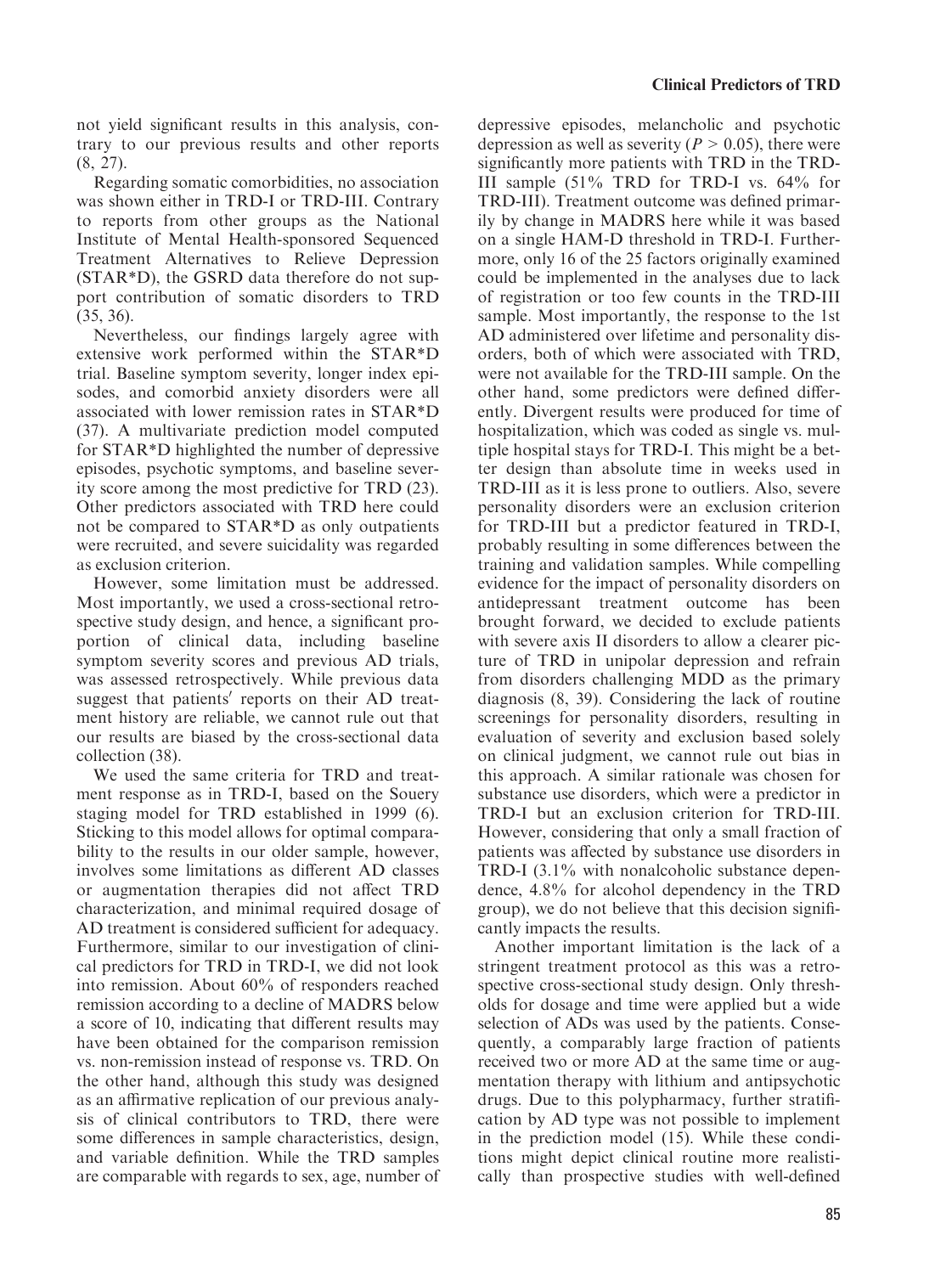treatment arms, accurate prediction of the efficacy of a specific AD is required to close in on precision medicine in depression. A recent study has demonstrated that predictors might differ considerably between AD agents, but more research is needed to address this question (25).

Concerning advanced statistical learning algorithms, the risk of overfitting and irreproducibility of results outside of a narrow data context has been demonstrated. On the other hand, the number of predictors relative to patient counts was favorable in this dataset, and elastic net has been demonstrated to yield valid results even when the number of variables implemented surpasses observations. Additionally, 10-fold cross-validation in the 602 TRD-III patients and validation in the independent TRD-I sample resulted in comparable accuracies above 0.8. Nevertheless, our results might be dependent on variable coding and the staging methods featured by the GSRD. Prediction outcome for the cross-validation sample was hardly affected by the outcome variable applied, and TRD based on change in MADRS scores or HAM-D score. However, training with MADRS scores for TRD-III and prediction for HAM-D score in the test sample TRD-I disrupted prediction performance and decreased accuracy to 0.56. Shortcomings in the comparability of symptom severity scores have been demonstrated recently and may explain this discrepancy in accuracy (40). In fact, some patients switched treatment outcome groups when MARDS was changed to HAM-D criteria for treatment outcome phenotype determination. Therefore, our data advocate that strict abidance of data structure is essential for reproducibility in advanced statistical learning.

Our findings in the TRD-III sample advocate the importance of the eight clinical variables comorbid anxiety disorder, symptom severity, suicidal risk, psychotic features, inpatient status, long duration of the index episode as well as a high number of previously prescribed AD and of depressive episodes as predictors for TRD. We especially emphasize the relevance of comorbid anxiety disorder, symptom severity, suicidal risk, and high number of depressive episodes as these four predictors were associated with treatment outcome in both independent samples of the GSRD, TRD-I and TRD-III. The results gain additional weight as we were able to predict TRD with an accuracy of 0.87 across the independent datasets TRD-I and TRD-III using the predictors associated with TRD in the TRD-III sample. Our prediction did not only outperform judgement based on clinical expertise or other suggested stratification tools exploiting EEG and fMRI, but also slightly surpassed our recently deployed multivariate prediction models using machine learning and 'RandomForest' (27). While our previous results indicated a steady increase of prediction accuracy with the number of predictors included, here, the final model consisted only of six preselected variables. Logistic regression on the other hand performed poorly in our previous studies for classification of treatment outcome; however, no advanced statistics with regularized models were used. This could be attributed to differences between decision tree-based techniques as 'RandomForest' and logistic regression as the latter might be more vulnerable to highly correlated or less informative variables. Also, the patient count was considerably higher in this analysis, allowing better prerequisites for application of advanced statistics. On the other hand, another study on multivariate prediction models for TRD also favored regularized logistic regression over machine learning techniques (23). Which statistical methods should be applied therefore remains to be resolved.

We conclude that it is clinically meaningful that eight clinical variables which can easily be obtained in routine settings within a timeframe of a few minutes may increase assessment of prospective treatment outcome decisively. While prediction outcome might be dependent on specifics of data registration and patient selection, our replication results strongly emphasize the importance of comorbid anxiety disorder, symptom severity, suicidal risk, and the number of depressive episodes. However, no prospective study allocating patients at risk to respective treatment arms, based either on the predictors highlighted here or by other advanced statistical algorithms, has been performed so far. Nevertheless, based on our findings in TRD-I and TRD-III, we advocate faster application of augmentation therapies, ECT, or ketamine treatment in inpatients with a history of MDD with several episodes, comorbid anxiety disorders, high baseline symptom severity scores, presence of any suicidality, or psychotic features and longer duration of the current episode that were already treated with a higher number of AD for the index episode.

## Conflict of Interest and Funding Sources

The Group for the Study of Resistant Depression (GRSD) was supported by an unrestricted grant from Lundbeck that had no further role in the study design, data collection, analysis and interpretation, as well as in the writing and submitting of the manuscript for publication. Dr. Dold has received a travel grant from Janssen-Cilag. Dr. Kasper received grants/research support, consulting fees and/or honoraria within the last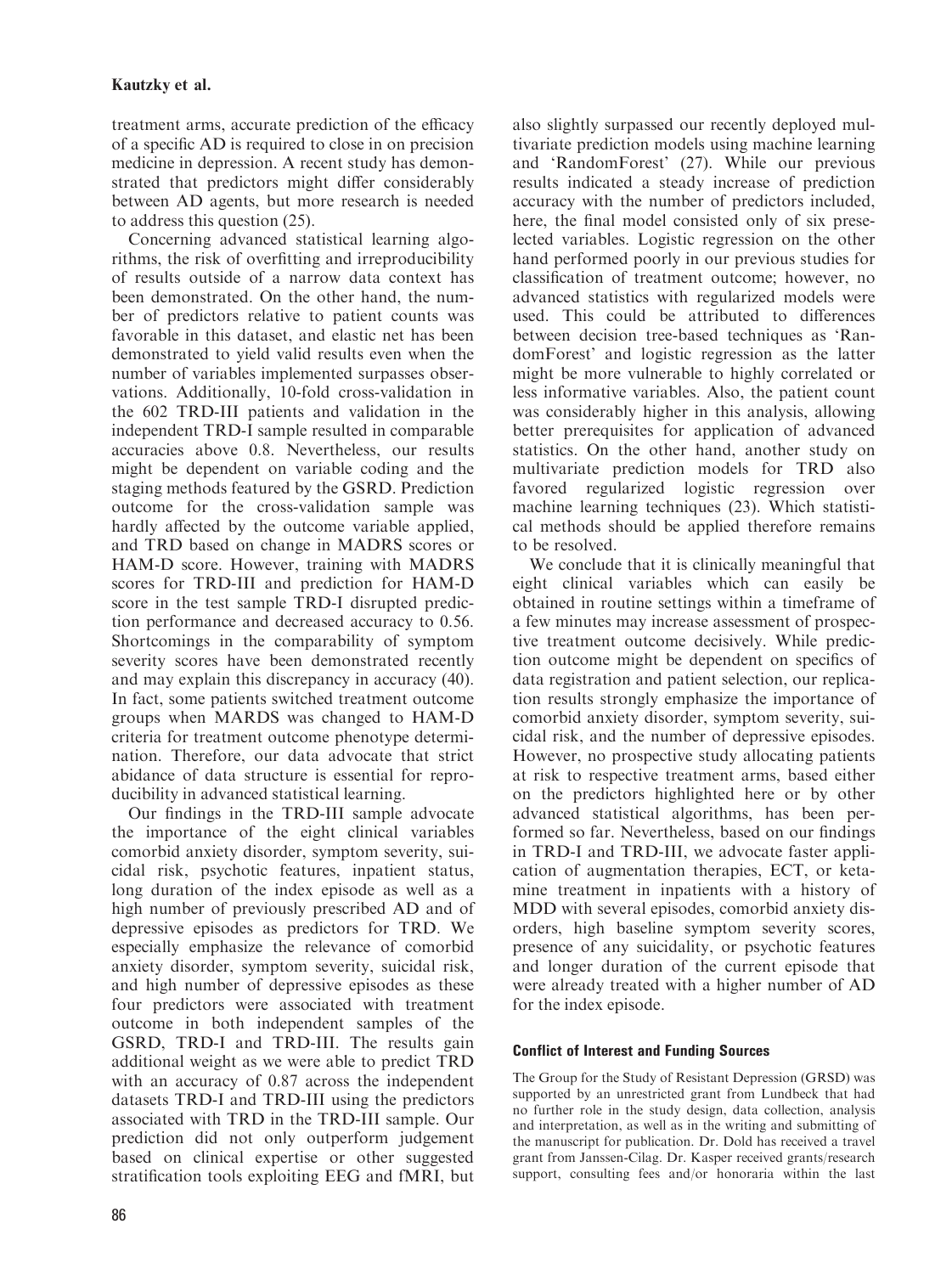3 years from Angelini, AOP Orphan Pharmaceuticals AG, AstraZeneca, Eli Lilly, Janssen, KRKA-Pharma, Lundbeck, Neuraxpharm, Pfizer, Pierre Fabre, Schwabe, and Servier. Dr. Souery has received grant/research support from GlaxoSmithKline and Lundbeck, and he has served as a consultant or on advisory boards for AstraZeneca, Bristol-Myers Squibb, Eli Lilly, Janssen, and Lundbeck. Dr. Mendlewicz is a member of the board of the Lundbeck International Neuroscience Foundation and of the advisory board of Servier. Dr. Lanzenberger received travel grants and/or conference speaker honoraria from Shire, AstraZeneca, Lundbeck A/S, Dr. Willmar Schwabe GmbH, Orphan Pharmaceuticals AG, Janssen-Cilag Pharma GmbH, and Roche Austria GmbH. Dr. Serretti is or has been consultant/speaker for Abbott, Abbvie, Angelini, AstraZeneca, Clinical Data, Boheringer, Bristol-Myers Squibb, Eli Lilly, GlaxoSmithKline, Innovapharma, Italfarmaco, Janssen, Lundbeck, Naurex, Pfizer, Polifarma, Sanofi, and Servier. Dr. Zohar has received grant/research support from Lundbeck, Servier, and Pfizer; he has served as a consultantor on the advisory boards for Servier, Pfizer, Solvay, and Actelion; and he has served on speakers' bureaus for Lundbeck, GSK, Jazz, and Solvay. Dr. Montgomery has been a consultant or served on advisory boards for AstraZeneca, Bionevia, Bristol-Myers Squibb, Forest, GlaxoSmithKline, Grunenthal, Intellect Pharma, Johnson & Johnson, Lilly, Lundbeck, Merck, Merz, M's Science, Neurim, Otsuka, Pierre Fabre, Pfizer, Pharmaneuroboost, Richter, Roche, Sanofi, Sepracor, Servier, Shire, Synosis, Takeda, Theracos, Targacept, Transcept, UBC, Xytis, and Wyeth. All other authors declare that they have no conflict of interests.

#### References

- 1. WHO. World Health Report: mental health new understanding, new hope. Geneva: WHO; 2001: p 2001.
- 2. WHITEFORD HA, DEGENHARDT L, REHM J et al. Global burden of disease attributable to mental and substance use disorders: findings from the Global Burden of Disease Study 2010. Lancet 2013;382:1575–1586.
- 3. Perlis RH. Pharmacogenomic testing and personalized treatment of depression. Clin Chem 2014;60:53–59.
- 4. SCHOSSER A, SERRETTI A, SOUERY D et al. European Group for the Study of Resistant Depression (GSRD)–where have we gone so far: review of clinical and genetic findings. Eur Neuropsychopharmacol 2012;22:453–468.
- 5. Dold M, KASPER S. Evidence-based pharmacotherapy of treatment-resistant unipolar depression. Int J Psychiatry Clin Pract 2017;21:1–11.
- 6. Souery D, Amsterdam J, de Montigny C et al. Treatment resistant depression: methodological overview and operational criteria. Eur Neuropsychopharmacol 1999;9:83–91.
- 7. Thase ME. Management of patients with treatment-resistant depression. J Clin Psychiatry 2008;69:e8.
- 8. SOUERY D, OSWALD P, MASSAT I et al. Clinical factors associated with treatment resistance in major depressive disorder: results from a European multicenter study. J Clin Psychiatry 2007;68:1062–1070.
- 9. Souery D, Calati R, Papageorgiou K et al. What to expect from a third step in treatment resistant depression: a prospective open study on escitalopram. World J Biol Psychiatry 2015;16:472–482.
- 10. DOLD M, BARTOVA L, MENDLEWICZ J et al. Clinical correlates of augmentation/combination treatment strategies in major depressive disorder. Acta Psychiatr Scand 2018; 137:401–412.
- 11. Sheehan DV, Lecrubier Y, Sheehan KH et al. The Mini-International Neuropsychiatric Interview (M.I.N.I.): the development and validation of a structured diagnostic psychiatric interview for DSM-IV and ICD-10. J Clin Psychiatry 1998;59(Suppl 20):22–33;quiz 4-57.
- 12. HAMILTON M. A rating scale for depression. J Neurol Neurosurg Psychiatry 1960;23:56–62.
- 13. Montgomery SA, Asberg M. A new depression scale designed to be sensitive to change. Br J Psychiatry 1979;134:382–389.
- 14. Young RC, Biggs JT, Ziegler VE, Meyer DA. A rating scale for mania: reliability, validity and sensitivity. Br J Psychiatry 1978;133:429–435.
- 15. Dold M, Kautzky A, Bartova L et al. Pharmacological treatment strategies in unipolar depression in European tertiary psychiatric treatment centers – a pharmacoepidemiological cross-sectional multicenter study. Eur Neuropsychopharmacol 2016;26:1960–1971.
- 16. SERRETTI A, CHIESA A, CALATI R et al. Family history of major depression and residual symptoms in responder and non-responder depressed patients. Compr Psychiatry 2014;55:51–55.
- 17. Friedman J, Hastie T, Tibshirani R. Regularization paths for generalized linear models via coordinate descent. J Stat Softw 2010;33:1–22.
- 18. Park MY, Hastie T. L-1-regularization path algorithm for generalized linear models. J Roy Stat Soc B 2007;69:659– 677.
- 19. Lockhart R, Taylor J, Tibshirani RJ, Tibshirani R. A significance test for the lasso. Ann Stat 2014;42:413–468.
- 20. Sing T, Sander O, Beerenwinkel N, Lengauer T. ROCR: visualizing classifier performance in R. Bioinformatics 2005;21:3940–3941.
- 21. ZANINOTTO L, SOUERY D, CALATI R et al. Treatment resistance in severe unipolar depression: no association with psychotic or melancholic features. Ann Clin Psychiatry 2013;25:97–106.
- 22. Balestri M, Calati R, Souery D et al. Socio-demographic and clinical predictors of treatment resistant depression: a prospective European multicenter study. J Affect Disord 2016;189:224–232.
- 23. Perlis RH. A clinical risk stratification tool for predicting treatment resistance in major depressive disorder. Biol Psychiatry 2013;74:7–14.
- 24. Peeters FP, Ruhe HG, Wichers M et al. The Dutch measure for quantification of treatment resistance in depression (DM-TRD): an extension of the Maudsley Staging Method. J Affect Disord 2016;205:365–371.
- 25. CHEKROUD AM, ZOTTI RJ, SHEHZAD Z et al. Cross-trial prediction of treatment outcome in depression: a machine learning approach. Lancet Psychiatry 2016;3:243–250.
- 26. Papakostas GI, Petersen T, Pava J et al. Hopelessness and suicidal ideation in outpatients with treatment-resistant depression: prevalence and impact on treatment outcome. J Nerv Ment Dis 2003;191:444–449.
- 27. Kautzky A, Baldinger-Melich P, Kranz GS et al. A new prediction model for evaluating treatment-resistant depression. J Clin Psychiatry 2017;78:215–222.
- 28. De Carlo V, Calati R, Serretti A. Socio-demographic and clinical predictors of non-response/non-remission in treatment resistant depressed patients: a systematic review. Psychiatry Res 2016;240:421–430.
- 29. Papakostas GI, Petersen TJ, Farabaugh AH et al. Psychiatric comorbidity as a predictor of clinical response to nortriptyline in treatment-resistant major depressive disorder. J Clin Psychiatry 2003;64:1357–1361.